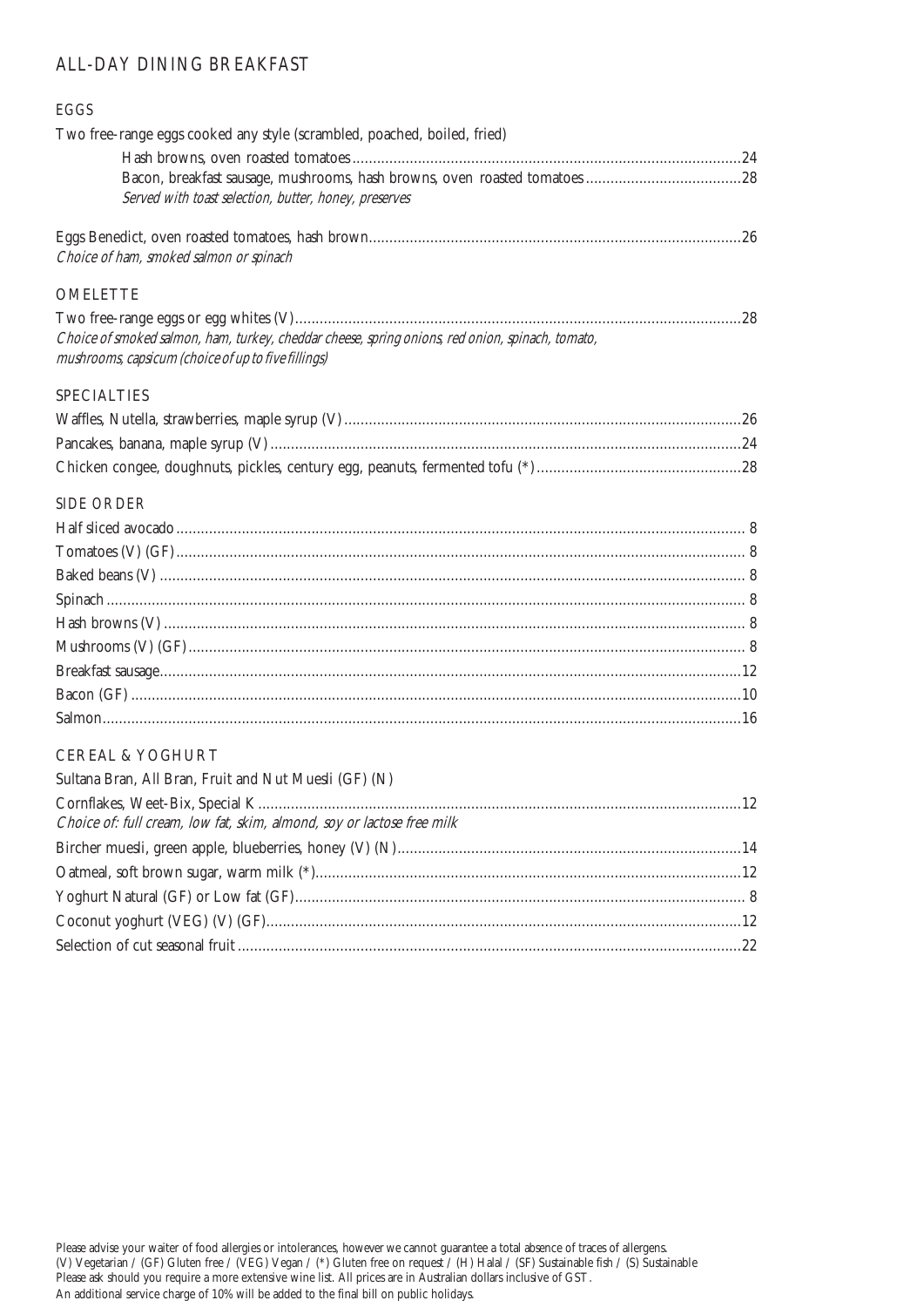## ALL-DAY DINING BREAKFAST

| <b>BAKERY</b>                                                                         |  |
|---------------------------------------------------------------------------------------|--|
|                                                                                       |  |
|                                                                                       |  |
|                                                                                       |  |
| <b>TOAST</b>                                                                          |  |
| White, wholegrain, wholemeal, fruit sourdough, light rye, gluten free, English muffin |  |
|                                                                                       |  |
| Served with butter, honey, preserves                                                  |  |
| <b>GLUTEN FREE BAKERY</b>                                                             |  |
|                                                                                       |  |
|                                                                                       |  |
|                                                                                       |  |
| CHILLED JUICE                                                                         |  |
|                                                                                       |  |
| FRESHLY SQUEEZED JUICE                                                                |  |
|                                                                                       |  |
|                                                                                       |  |
|                                                                                       |  |
|                                                                                       |  |
|                                                                                       |  |
|                                                                                       |  |
|                                                                                       |  |
| <b>SMOOTHIES</b>                                                                      |  |
|                                                                                       |  |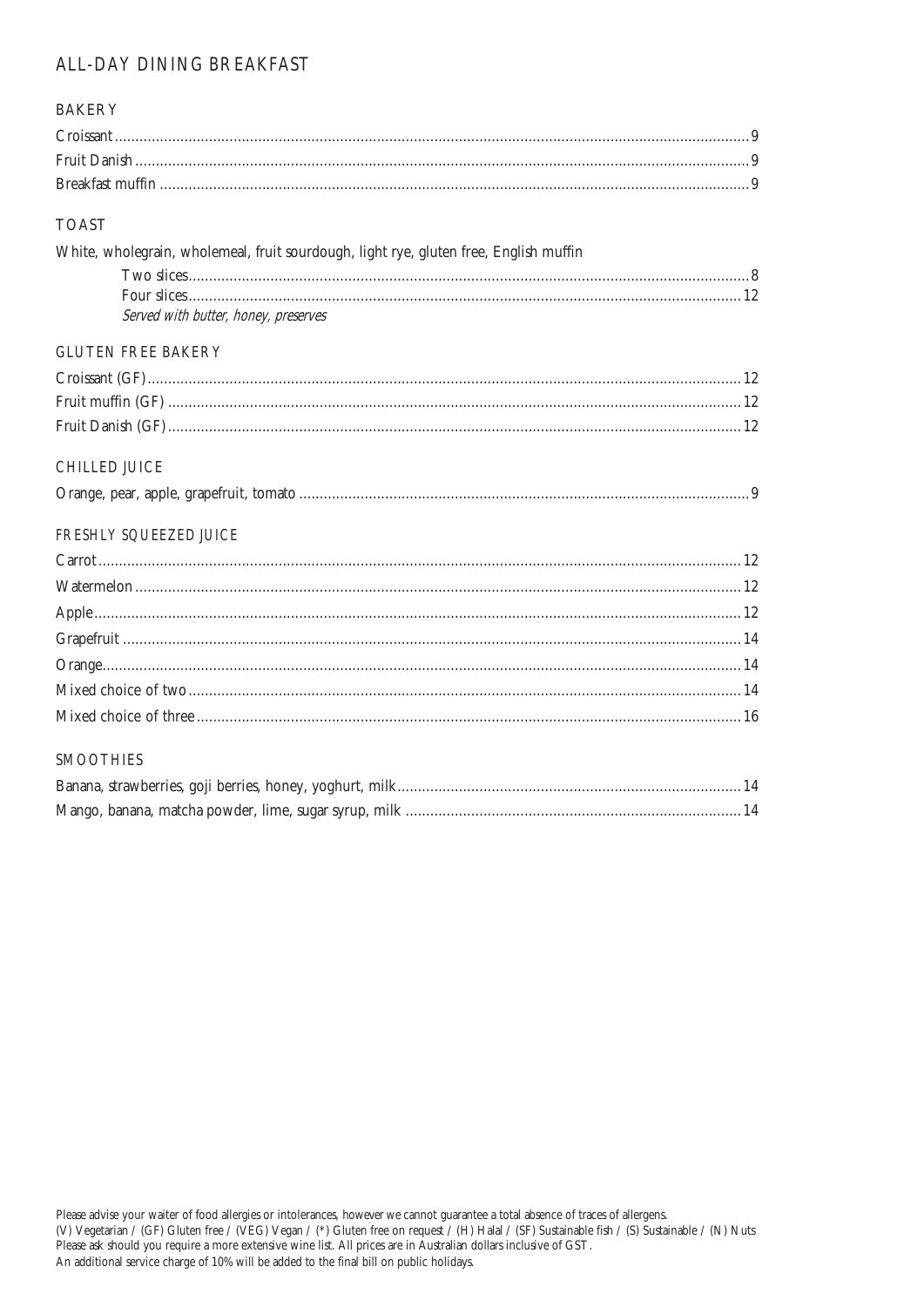### ALL-DAY DINING LUNCH AND DINNER

| SOUP                                                                                                                                                                                                                                    |    |
|-----------------------------------------------------------------------------------------------------------------------------------------------------------------------------------------------------------------------------------------|----|
|                                                                                                                                                                                                                                         |    |
|                                                                                                                                                                                                                                         |    |
| SALAD                                                                                                                                                                                                                                   |    |
| Grilled chicken, yoghurt, beans, red onions, avocado, corn, capsicum, tomato, lentil, blue cheese · (GF) (H)                                                                                                                            | 28 |
|                                                                                                                                                                                                                                         |    |
|                                                                                                                                                                                                                                         |    |
|                                                                                                                                                                                                                                         |    |
|                                                                                                                                                                                                                                         |    |
| EAST                                                                                                                                                                                                                                    |    |
|                                                                                                                                                                                                                                         |    |
| Pad Thai, wok-fried prawns, tofu, garlic chives, bean sprouts, preserved turnips, peanuts,<br>free-range egg (N) (S)                                                                                                                    |    |
|                                                                                                                                                                                                                                         |    |
| North Indian butter chicken, roti, cumin, basmati rice (N) (H) (S)<br>A traditional chicken dish marinated with ginger, garlic, coriander, Kashmiri chilli and turmeric, finished in a smooth sauce<br>with cashews, tomatoes and cream | 32 |
| WEST                                                                                                                                                                                                                                    |    |
|                                                                                                                                                                                                                                         |    |
|                                                                                                                                                                                                                                         |    |
| <b>CLASSICS</b>                                                                                                                                                                                                                         |    |
|                                                                                                                                                                                                                                         |    |
|                                                                                                                                                                                                                                         |    |
| Park Hyatt Burger, Black Angus beef, bacon, Swiss cheese, tomato, pickle, brioche bun (*) 42                                                                                                                                            |    |
| CHARGRILLED                                                                                                                                                                                                                             |    |
|                                                                                                                                                                                                                                         |    |
|                                                                                                                                                                                                                                         |    |
|                                                                                                                                                                                                                                         |    |
|                                                                                                                                                                                                                                         |    |
| Served with roasted cherry tomatoes and baby watercress                                                                                                                                                                                 |    |

SAUCE

Red wine sauce (GF) Béarnaise sauce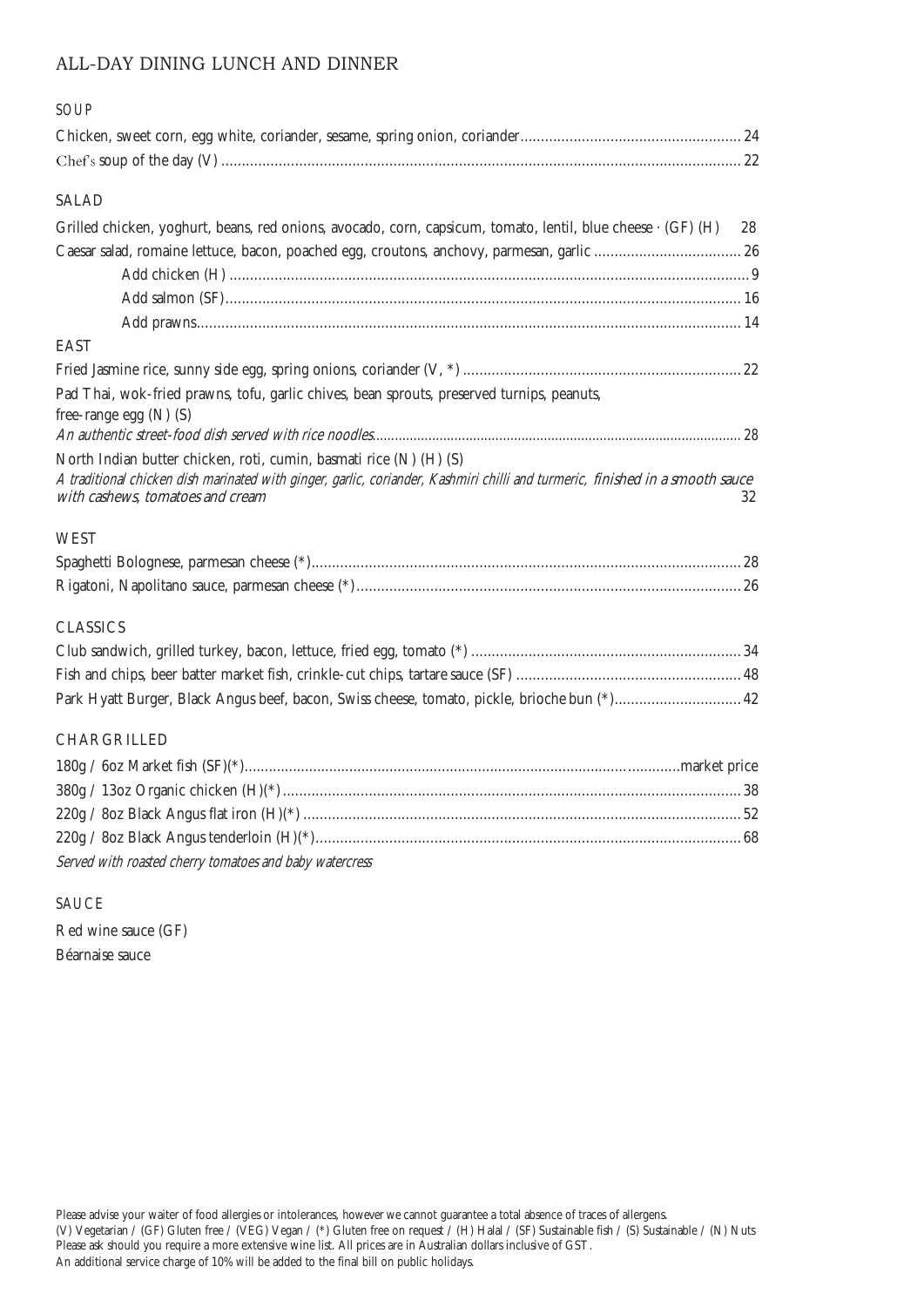### ALL-DAY DINING LUNCH AND DINNER

#### SIDES

#### DESSERTS

| Honey and walnut 100ml (N) (GF) |  |
|---------------------------------|--|
| $P3$ charry 100ml $(NI)$ $(SF)$ |  |

Raspberry 100ml (N) (GF) Chocolate 100ml (N) (GF) French vanilla 100ml (N) (GF) Coconut 100ml (N) (GF)

#### **CHIDENSMENU**

| All served with choice of steamed rice, seasonal vegetables or crinkle-cut chips |  |
|----------------------------------------------------------------------------------|--|